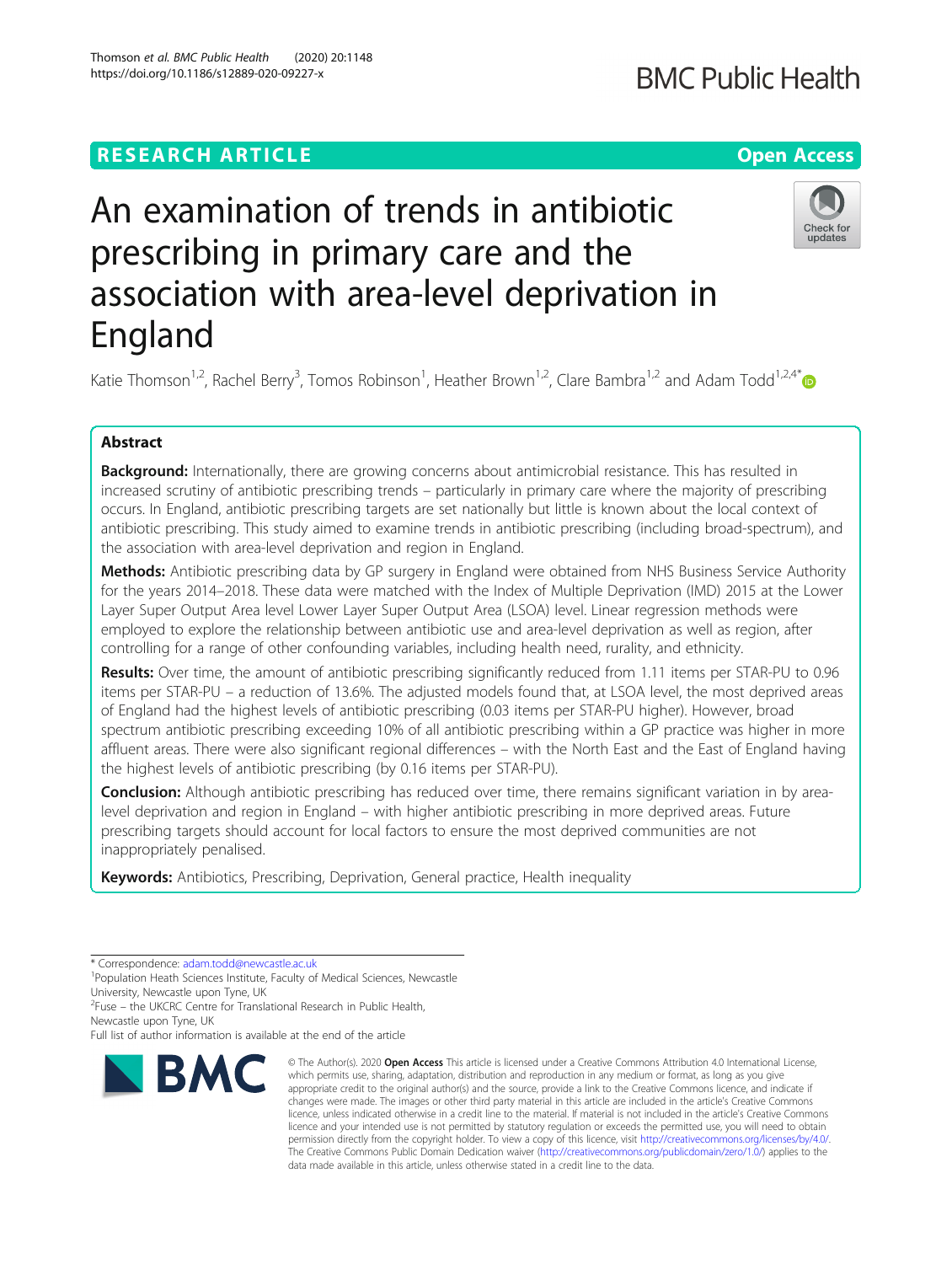## Background

Antimicrobial resistance poses a significant challenge to modern day medicine and has been described by the World Health Organisation (WHO) as a global health security threat [\[1](#page-7-0)]. Since the 1940s, over 140 antibiotics have been developed for humans where they have had huge benefits in treating infectious disease. However, this 'golden age' of antibiotics appears to be over – with only two novel classes of antibiotics launched in the last 30 years [[2\]](#page-7-0). As bacterial resistance becomes more frequent, there has been a strategic focus toward developing antimicrobial stewardship polices in order to minimise the burden of antimicrobial resistance [\[3](#page-7-0)]. In response to these challenges, the WHO has set up a taskforce on antimicrobial resistance with the aim of developing national and regional action programs [[1\]](#page-7-0). In response, the English Department of Health has developed an antimicrobial resistance strategy  $[4]$  $[4]$ , which has the overall aim of reducing the use of antibiotics when it is safe and appropriate to do so: the target is to reduce the levels of inappropriate antibiotic prescribing by 50% by 2020 [[5\]](#page-7-0).

In addition to targets for overall prescribing, particular focus has also been placed on reducing the prescribing of specific broad spectrum antibiotics, such as coamoxiclav, the cephalosporins, and the quinolones, owing to their potential to cause severe adverse effects, such as *Clostridium difficile* infection. Optimizing prescribing practices is considered a key component of this strategy, which highlights the importance of understanding antibiotic prescribing patterns across different areas, although very few studies have reported this; the majority of research has focused on antibiotic prescribing in subsets of practices  $[6, 7]$  $[6, 7]$  $[6, 7]$  $[6, 7]$  or across a single region  $[8]$  $[8]$ . Previous work by Curtis and colleagues has shown that, in England, higher prescribing rates of antibiotics are associated with more deprived areas, as well as greater GP practice size, a higher proportion of older or younger patients, and ruralness [[9\]](#page-7-0). It is not known, however, if these higher prescribing rates are driven by health need (e.g. people living in deprived areas are more likely to have health conditions that are associated with the use of antibiotics) or other factors, such as health seeking behavior or quality of GP services given that the majority of antibiotics are prescribed in primary care [[10](#page-8-0)].

There is a need to understand the *local* nature of antibiotic prescribing by primary care in England – especially in relation to area-level deprivation. It is well established that health need varies by area-level deprivation with higher rates of morbidity and mortality in the most deprived neighbourhoods [[11\]](#page-8-0). For example, in England there are life expectancy gaps of up to 9 years for men and 7 years for women between the most and least deprived areas [\[11](#page-8-0)]. It is likely therefore that antibiotic prescribing will reflect this health need and be higher in the more deprived neighbourhoods. Currently, English antibiotic targets do not recognise deprivation as a driver of prescribing, as the targets only tend to control for age and sex. It is crucial therefore that we explore the relationship between area-level deprivation and antibiotic prescribing in order to inform future prescribing targets in England. It is important that the targets do not adversely penalise areas with higher health need and thus potentially widen health inequalities.

This study, therefore, aimed to: (1) examine the association between antibiotic prescribing and area-level deprivation; (2) analyse the proportion of broad spectrum antibiotics (including co-amoxiclav, the cephalosporins and the quinolones) prescribed by area-level deprivation; and whether (3) geographic region influences prescribing rates.

## **Methods**

## Prescribing data

Antibiotic prescribing data were obtained from the NHS Business Services Authority ePACT2 system (NHSBSA Copyright 2018). The data were downloaded for English General Practices (GPs) for the 4 years from April 2014–March 2015 to April 2017–March 2018. All GP practices open for the entire year were included in the analysis. Antibiotic prescribing was measured according to the items per STAR-PU (Specific Therapeutic Group Age-sex weightings Related Prescribing Units) weighting, which shows the amount of prescription items that have been prescribed, compared to what would be anticipated given the number and characteristics of patients registered in the practice. The numerator is the total number of prescription items for antibacterial drugs (as defined by the British National Formulary, Chapter 5.1), and the denominator is the total number of oral antibacterial drugs (as defined by British National Formulary, Chapter 5.1) ITEM based STAR-PU. As such, it is possible to use STAR-PUs, instead of the number of patients, to allow for comparisons between General Practices. STAR-PUs adjust for age and sex in prescribing, but do not control for health need or area-level deprivation in the weighting. Lower values of items per STAR-PUs indicate less oral antibacterial prescribing. In addition, we also report when broad spectrum antibiotic prescribing (namely coamoxiclav, cephalosporins and quinolones) exceeds 10% of all antibiotics prescribed within a GP practice; the threshold of 10% is based upon NHS England targets [[12\]](#page-8-0). This measure looks at the quantity of these drugs (as a percentage), versus the total number of antibiotics prescribed. Practice codes were cross-referenced with the NHS Digital GP Practice Database [\[13\]](#page-8-0), and any practices that were not open for the full relevant year were excluded. Practices not classified as GP practices (e.g. out of-hours or specialist prescribing) were also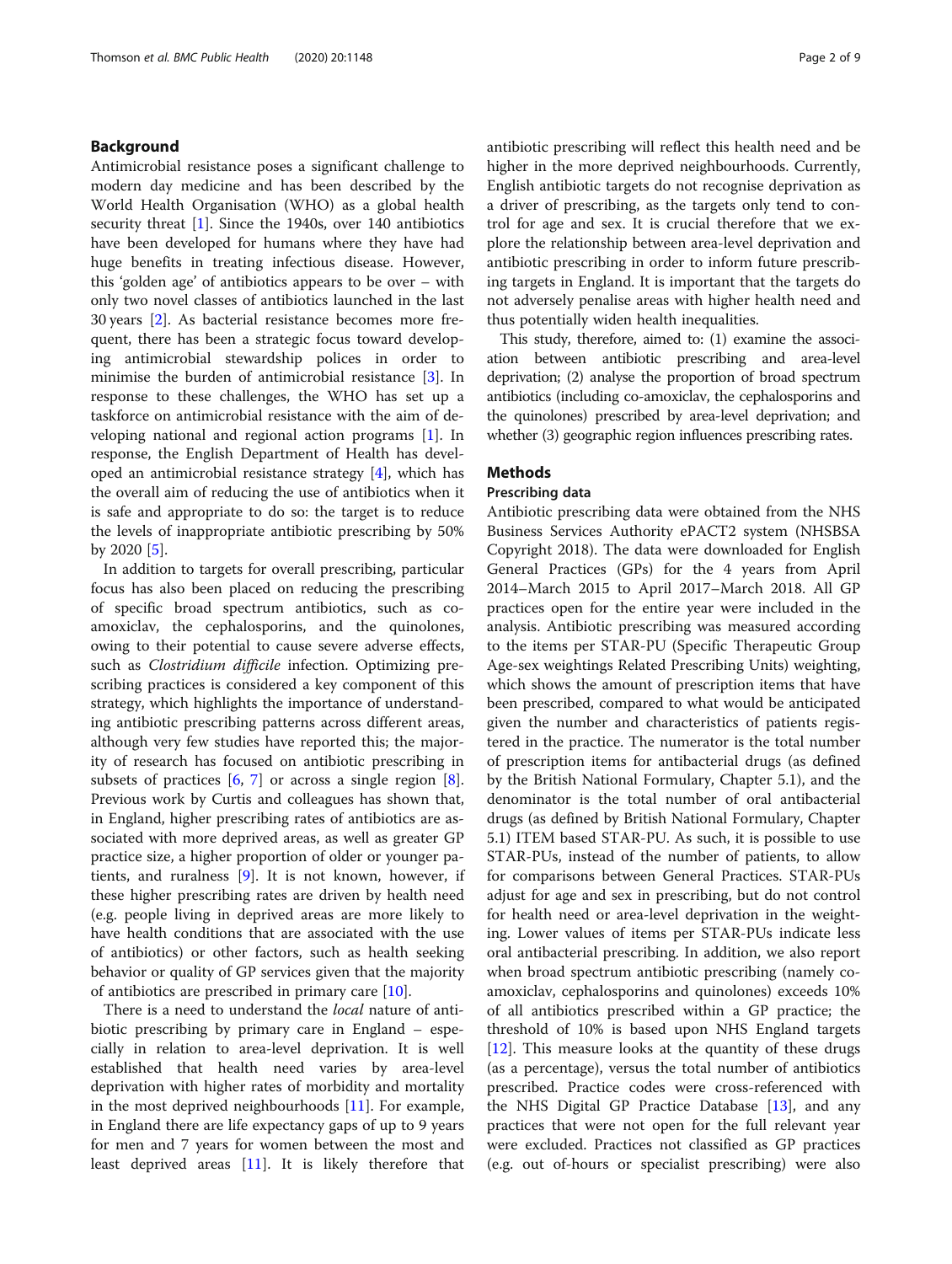excluded from the analysis. To account for outliers in the prescribing data owing to potential incorrect coding of GP practices in the database, we excluded the top and bottom 1% of items prescribed by items per STAR-PU and the percentage of broad spectrum antibiotics.

Overall, 29,631 GP surgeries were included in the analysis for antibiotic prescribing over the 4 years for which we have data (representing 7700 unique surgeries). Seven GP surgeries were excluded as they did not have a corresponding Index of Multiple Deprivation (IMD) decile, and a further 606 were removed as they represented the top and bottom 1% of antibiotic items per STAR-PU data (see histogram in Supplementary Figure [1](#page-7-0) to illustrate before and after comparisons). There is an approximate negative linear correlation between the concentration of GP practices in England and IMD decile. For the most recent data (2017–18), 1086 GP practices were located in IMD decile 1 compared to just 437 in IMD decile 10 (see Supplementary Figure [2](#page-7-0) for graphical representation).

## Deprivation and regional data

The location of the GP practice based on their address from the reference database was matched to the corresponding Lower Layer Super Output Area (LSOA). Deprivation data was derived from the IMD 2015 produced by the Department for Communities and Local Government. This index, constructed from seven domain indices were combined to produce an overall measure of deprivation, which ranks every LSOA in England from 1 (most deprived) to 32,844 (least deprived area). Ranks were converted to deciles to visually illustrate antibiotic prescribing by GPs in different levels of deprivation whereby 1 represents the most deprived areas and 10 represents the least deprived. The IMD 2015 data is used for all years in subsequent analysis as it is produced once every 4/5 years. Using their LSOA locations, the GP practices were also put into one of the nine English government office regions: North East, North West, Yorkshire & the Humber, London, East of England, West Midlands, East Midlands, South East and South West.

#### Confounding variables

A number of variables were also included in our model specifications. We included ethnic composition, as it has previously been shown that different ethnic groups have different antibiotic consumption patterns [\[14](#page-8-0)], these data were obtained from the Office of National Statistics (based on the 2011 census data available from: [https://](https://www.nomisweb.co.uk) [www.nomisweb.co.uk\)](https://www.nomisweb.co.uk) to determine the ethnic composition of each LSOA. We also included urbanity in the model (produced from the 2011 census), as it has previously been shown that GPs working in rural areas were less likely to delay prescribing of antibiotics [\[9](#page-7-0)]. In keeping with previous studies  $[15, 16]$  $[15, 16]$  $[15, 16]$ , the measure of urbanity, based on the Department for Environment and Rural Affairs' rural/urban classification, uses a twofold grouping: (1) urban; (2) rural. To account for health need, we included the prevalence of COPD and diabetes at GP practice level downloaded from the Quality and Outcome Framework [[17\]](#page-8-0). We used these conditions as a proxy indicator of health need, as they are associated with increased incidence of bacterial infections requiring the use of antibiotics [\[18](#page-8-0), [19\]](#page-8-0).

## Statistical analysis

To assess the impact of deprivation on the level of antibiotic prescribing, we used multiple bar graphs reporting items per STAR-PU and the proportion of broad spectrum antibiotics in each deprivation decile by year. To complement this graphical analysis, we also used a random-effects linear regression model to estimate the association between deprivation and antibiotic prescribing. This was seen as the most appropriate model specification, as the antibiotics prescribed per STAR-PU were approximately normally distributed (after removing the top and bottom 1% of data). The parameters were calculated using the XTREG command in the statistical software package Stata [\[20](#page-8-0)]. The parameter estimates in all models are given with 95% confidence intervals, with standard errors clustered at the individual level. A visual inspection of a plot of the model residuals indicated that homoscedasticity was unlikely to influence the results, while the variance of inflation (VIF) ratio was low (2.3), implying that multicollinearity was also unlikely to be problematic. There was relatively little missing data  $({\sim} 5\%)$ , with the results from the test proposed by Verbeek and Nijman [[21\]](#page-8-0) indicating that small amount of non-response across the four waves of data was unlikely to be non-random.

## Results

## Antibiotic prescribing by area level deprivation

Overall, the prescribing of antibiotic items decreased from 1.11 items per STAR-PU in 2014 to 0.96 items per STAR-PU in 2018 – a reduction of 13.5%. The reduced antibiotic prescribing was more pronounced in areas of high deprivation: a reduction of 0.17 items per STAR-PU (a reduction of 17.0%) was observed for GP surgeries located in the most deprived areas (IMD-1), compared with a reduction of 0.12 items per STAR-PU (a reduction of 13.1%) for GP surgeries located in the least deprived areas (IMD-10). Antibiotic prescribing in England over time by area-level deprivation is illustrated by Fig. [1](#page-3-0).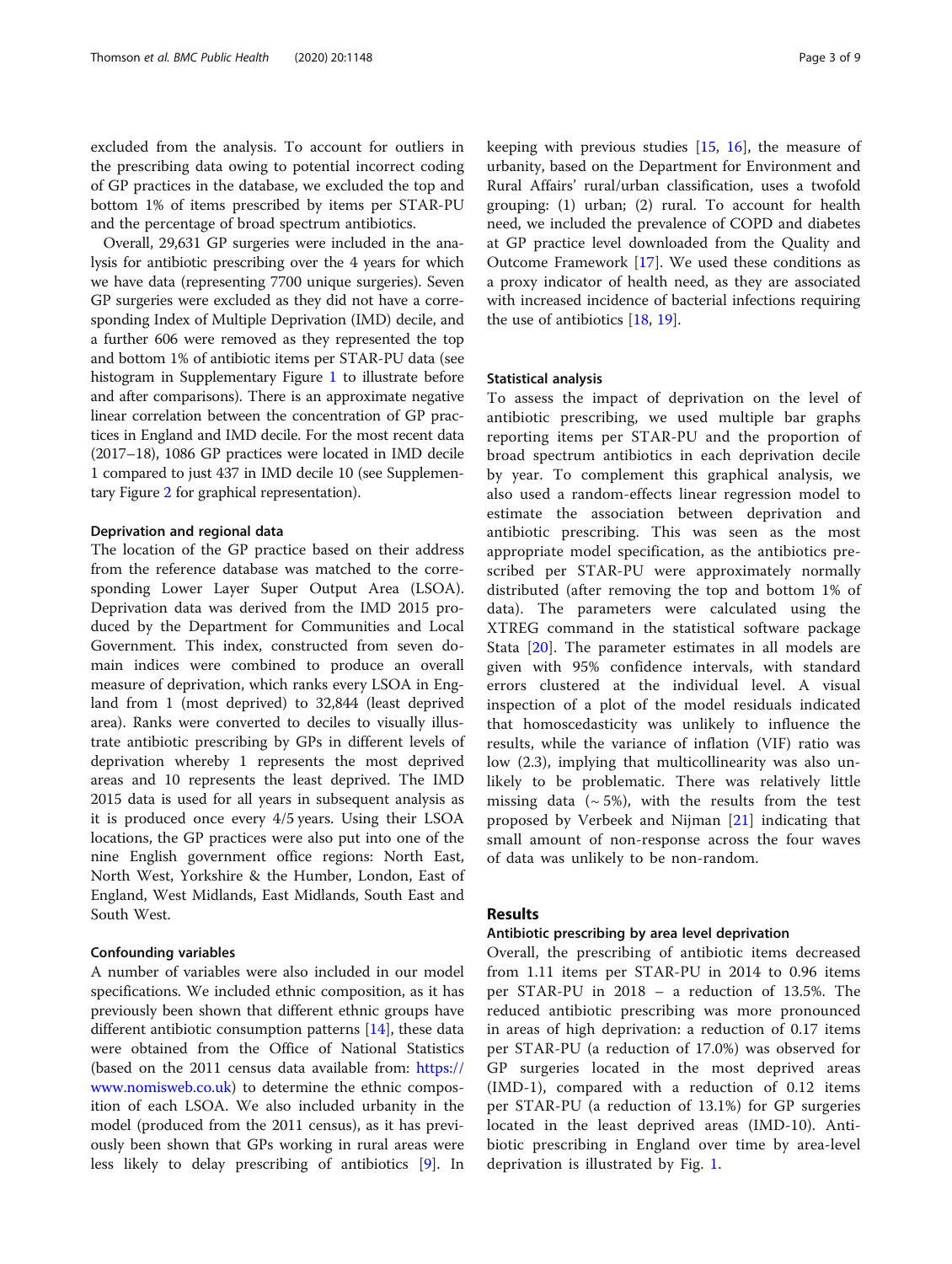

<span id="page-3-0"></span>

## Prescribing of co-amoxiclav, cephalosporins, and quinolones by area level deprivation

Overall, the proportion of GP surgeries which prescribed over the target of 10% broad-spectrum antibiotics (coamoxiclav, cephalosporins, and quinolones) in terms of total antibiotics prescribed has decreased from 48.4% in 2014 to 29.0% in 2018. In contrast to overall antibiotic prescribing, GP surgeries located in the most affluent areas generally had a higher proportion of prescriptions for broad spectrum antibiotics when compared with GP practices located in the most deprived areas (Fig. [2](#page-4-0)). This finding was evident for all years for which we had data, although the proportion of GP surgeries prescribing over the 10% target did decrease each year. For example, in 2014, the prescribing was 35.5% (for the most deprived areas, IMD-1) and 58.1% (for most affluent areas, IMD-10), while in 2018, the prescribing was 16.7 and 38.3% for the most deprived and affluent areas, respectively.

## Confounding factors associated with antibiotic prescribing

Two models were developed to understand the factors which drive antibiotic prescribing from English GP surgeries (Table [1](#page-5-0)). Model 1 demonstrated that living in the most deprived decile (compared to the least deprived) was associated with an increased likelihood of antibiotic prescribing by 0.15 items per STAR-PU, and a clear gradient was observable across most of the deprivation deciles. Deprivation was a significant predictor of increased antibiotic prescribing in all IMD 2015 deciles (deciles  $1-8$ ,  $p < 0.01$ ; decile 9,  $p < 0.05$ ).

When additionally adjusting for a proxy indicator of health need in Model 2, it was shown that living in the most deprived decile (compared to the least deprived) was still associated with increased antibiotic prescribing – albeit to a lesser extent, but it was only significant in the three most deprived deciles ( $p < 0.05$ ). The model also showed that, over the 4 years for which we have data, all antibiotic prescribing has reduced by 0.18 items per STAR-PU ( $p < 0.01$ ). GP surgeries located in areas where there were greater proportion of people of white ethnic origin  $(p < 0.01)$ , and those found in rural areas (p < 0.01) also showed higher rates of antibiotic prescribing. Finally, compared to London, GP surgeries located in all other areas of England had significantly higher rates of antibiotic prescribing – with the East of England and North East of England having the highest levels (by 0.16 items per STAR-PU).

## **Discussion**

This paper adds to the growing evidence base exploring antibiotic prescribing trends in England. It is the first though to consider antibiotic prescribing using a proxy indicator of health need, and it is also the first to explore the prescribing of broad-spectrum antibiotics (co-amoxiclav, cephalosporins, and quinolones) as a percentage of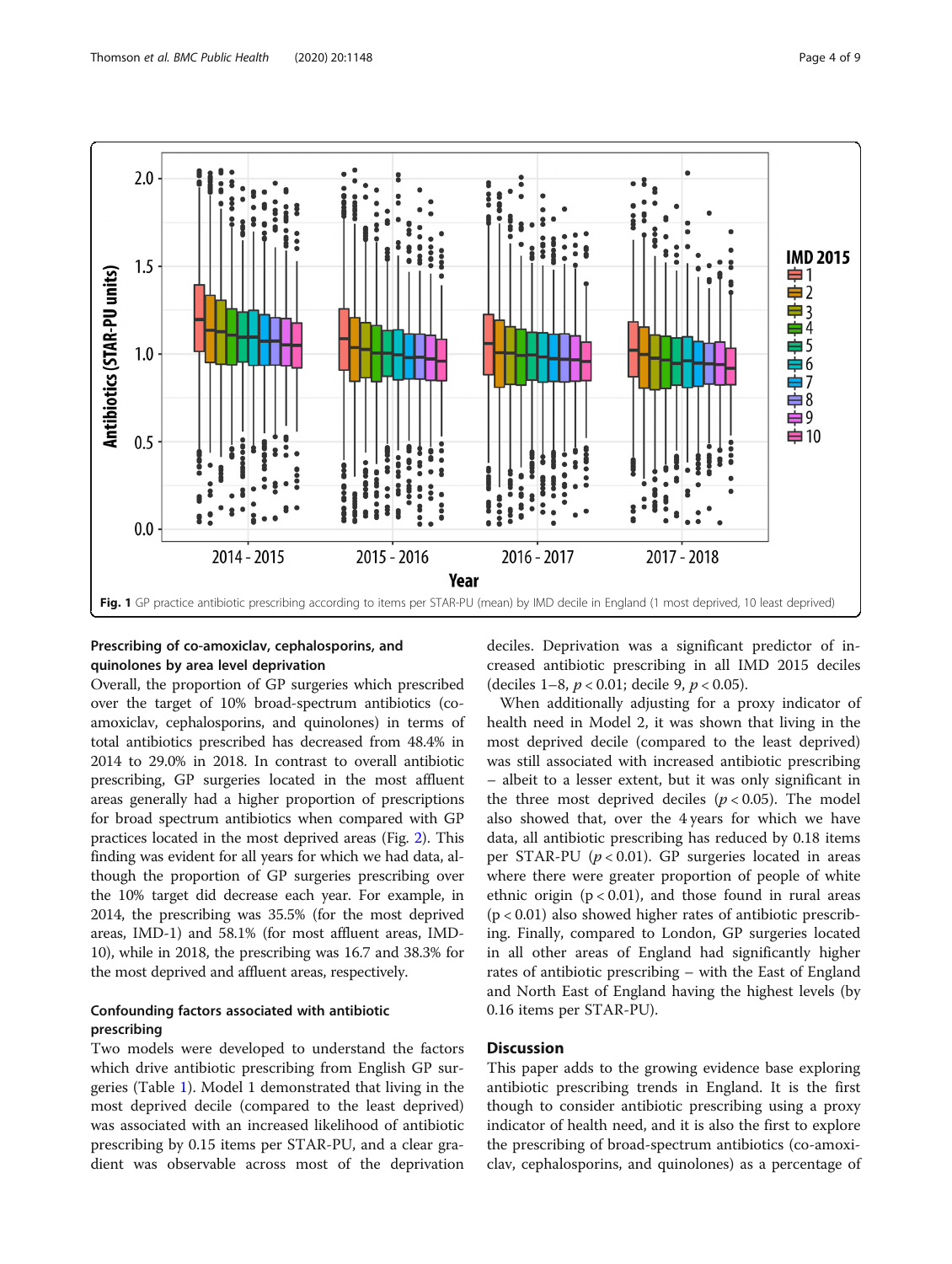<span id="page-4-0"></span>

total antibiotic prescribing by area-level deprivation. We identified three key findings that will be of importance to healthcare policy discussions around antimicrobial resistance and prescribing targets: (1) there were significant inequalities in antibiotic prescribing by deprivation – with GP surgeries located in the most deprived areas having the highest levels of antibiotic prescribing (even when adjusting for a proxy indicator of health need); (2) there is also variation in the prescribing of broad spectrum antibiotics (co-amoxiclav, cephalosporins, and quinolines) with higher proportions of broad spectrum antibiotic prescribing occurring in more affluent areas; (3) there was also significant regional variation in antibiotic prescribing – with the highest levels of antibiotic prescribing observed in the East and North East of England.

Area deprivation has multiple influences on health so the pathways linking deprivation and inequalities in antibiotic prescribing patterns are complex. There is a large international literature on the relationship between health and place which suggests that geographical health inequalities exist as a result of both the characteristics of places (in terms of infrastructure and services, social factors and the physical environment) and of the people who live there (e.g. ethnicity individual level socioeconomic status) [[11\]](#page-8-0). In terms of antibiotic prescribing, the most likely pathways linking deprivation to health system characteristics include healthcare access and quality, as well as the health needs of the population. So, the higher rates of antibiotic prescribing in the most

deprived areas may reflect differences in GP prescribing behaviours – more deprived areas in England have lower GP provision per head of population than the least deprived and so are more reliant on locum doctors who may be more inclined to prescribe antibiotics [\[22,](#page-8-0) [23](#page-8-0)]. Additionally, there may be differences between symptom severity in patients living in different areas. Our proxy indicator of health need accounted for two key conditions (diabetes and COPD) but not the severity of these illnesses. Further, our adjustment of health need did not take into account other illnesses or conditions for which antibiotics might be prescribed (such as immunosuppression, or recurrent urinary tract infections). In terms of broad spectrum antibiotic prescribing being higher in more affluent areas, the reasons for this are not clear although it has been previously shown that people accessing out-of-hours primary care services typically receive more broad-spectrum antibiotics compared to when they access in-hours primary care services [\[24\]](#page-8-0). Living in an affluent area might, therefore, influence how primary care services are accessed, and, ultimately, the type of antibiotic prescribed; for example, people living in affluent areas may be able to navigate the healthcare system easier [[25](#page-8-0)] and access emergency GP appointments, compared to people living in deprived areas. This should be explored in future studies.

Our broad findings are in keeping with previous research. As mentioned previously, the study by Curtis and colleagues, who described antibiotic prescribing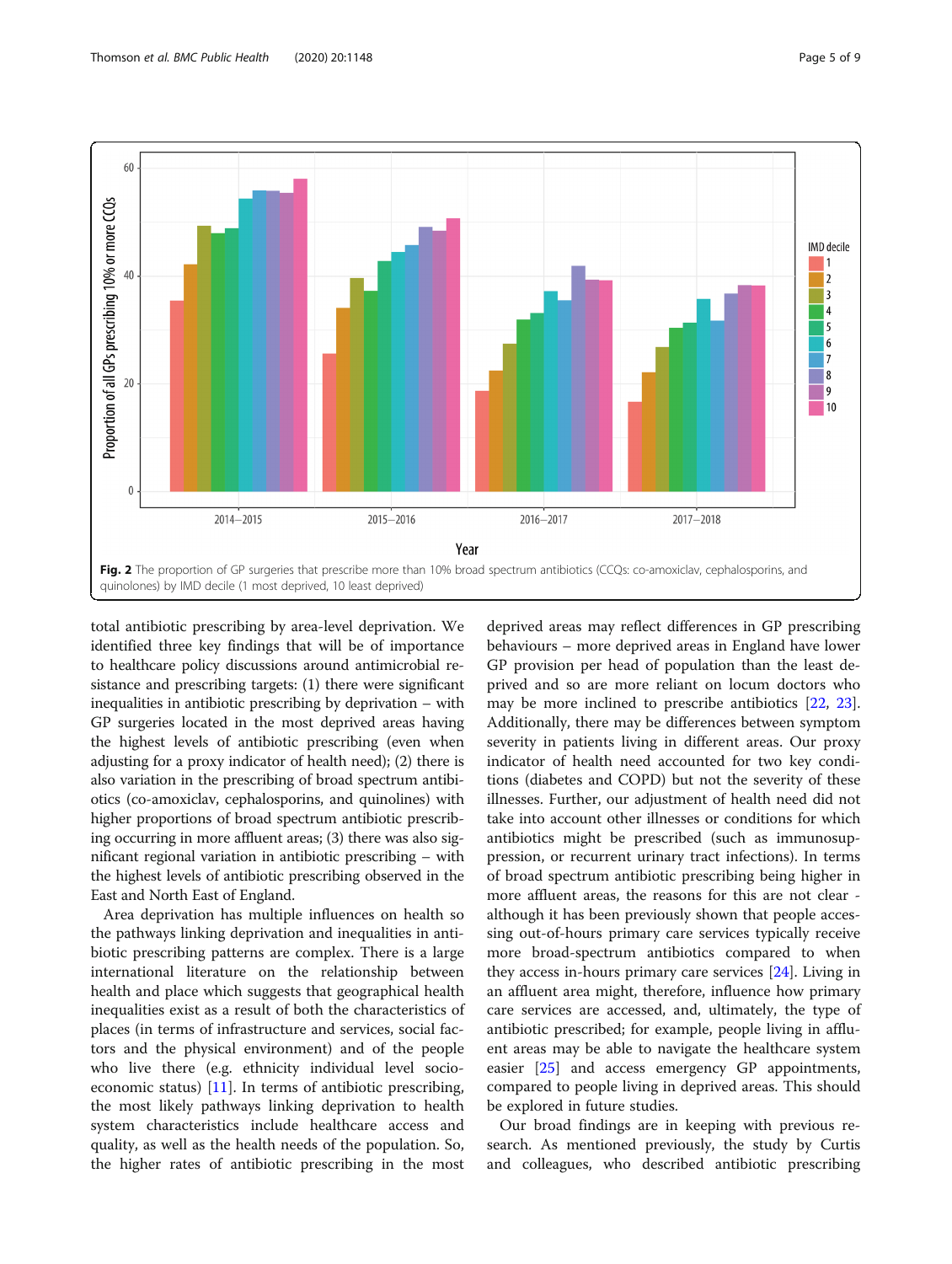| $\mathbf{r}$<br>MODEL NUMBER    | (1)                                                                | (2)                                                                |
|---------------------------------|--------------------------------------------------------------------|--------------------------------------------------------------------|
| VARIABLES                       | Excludes measures of 'need'<br>Coefficient (Robust Standard Error) | Includes measures of 'need'<br>Coefficient (Robust Standard Error) |
|                                 |                                                                    |                                                                    |
| 1 (Most Deprived)               | $0.15(0.01)$ **                                                    | $0.03(0.01)$ *                                                     |
| $\overline{2}$                  | $0.13(0.01)$ **                                                    | $0.03(0.01)$ *                                                     |
| 3                               | $0.11(0.01)$ **                                                    | $0.03$ (0.01) *                                                    |
| 4                               | $0.08(0.01)$ **                                                    | $< 0.00$ (0.01)                                                    |
| 5                               | $0.06(0.01)$ **                                                    | $< 0.00$ (0.01)                                                    |
| 6                               | $0.06(0.01)$ **                                                    | 0.01(0.01)                                                         |
| 7                               | $0.04(0.01)$ **                                                    | $< 0.00$ (0.01)                                                    |
| 8                               | $0.03$ (0.01) **                                                   | < 0.00(0.01)                                                       |
| 9                               | $0.02$ (0.01) *                                                    | < 0.00(0.01)                                                       |
| 10 (Least Deprived)             | Reference                                                          |                                                                    |
| <b>Ethnicity</b>                |                                                                    |                                                                    |
| % White                         | $< 0.01 (< 0.01)$ **                                               | $< 0.01 (< 0.01)$ **                                               |
| <b>Rurality</b>                 |                                                                    |                                                                    |
| Rural                           | Reference                                                          |                                                                    |
| Urban                           | $-0.04$ (0.01) **                                                  | $-0.02$ (0.01) **                                                  |
| Region                          |                                                                    |                                                                    |
| London                          | Reference                                                          |                                                                    |
| East of England                 | $0.20(0.01)$ **                                                    | $0.16(0.01)$ **                                                    |
| East Midlands                   | $0.14(0.01)$ **                                                    | $0.09(0.01)$ **                                                    |
| North East                      | $0.25(0.01)$ **                                                    | $0.16(0.01)$ **                                                    |
| North West                      | $0.21$ (0.01) **                                                   | $0.14$ (0.01) **                                                   |
| South East                      | $0.13(0.01)$ **                                                    | $0.11(0.02)$ **                                                    |
| South West                      | $0.09(0.01)$ **                                                    | $0.05(0.01)$ **                                                    |
| West Midlands                   | $0.15$ (0.01) **                                                   | $0.09(0.01)$ **                                                    |
| Yorkshire and Humber            | $0.18(0.01)$ **                                                    | $0.11(0.01)$ **                                                    |
| Time                            |                                                                    |                                                                    |
| 2014-2015                       | Reference                                                          |                                                                    |
| 2015-2016                       | $-0.10$ (< 0.01) **                                                | $-0.11$ (< 0.01) **                                                |
| 2016-2017                       | $-0.12$ (< 0.01) **                                                | $-0.13$ (< 0.01) **                                                |
| 2017-2018                       | $-0.16$ (< 0.01) **                                                | $-0.18$ (< 0.01) **                                                |
| <b>Health need</b>              |                                                                    |                                                                    |
| Diabetes prevalence (%)         |                                                                    | $0.03$ (< 0.01) **                                                 |
| COPD prevalence (%)             |                                                                    | $0.05(0.01)$ **                                                    |
| Wald Chi <sup>2</sup> Statistic | 9210.16                                                            | 9880.89                                                            |
| $R^2$                           | 0.22                                                               | 0.32                                                               |
| Observations                    | 28,809                                                             | 28,809                                                             |

<span id="page-5-0"></span>Table 1 Association between antibiotic prescribing and area-level deprivation in England. Robust standard errors in parentheses \*\*p < 0.01, \*p < 0.05

trends across England for the years 1998 to 2017, showed that there was significant geographical variation in prescribing: at a Clinical Commissioning Group (CCG) level, the variation in overall antibiotic prescribing was two-fold, while for cephalosporin prescribing, the variation was seven-fold [\[9](#page-7-0)]. The work also showed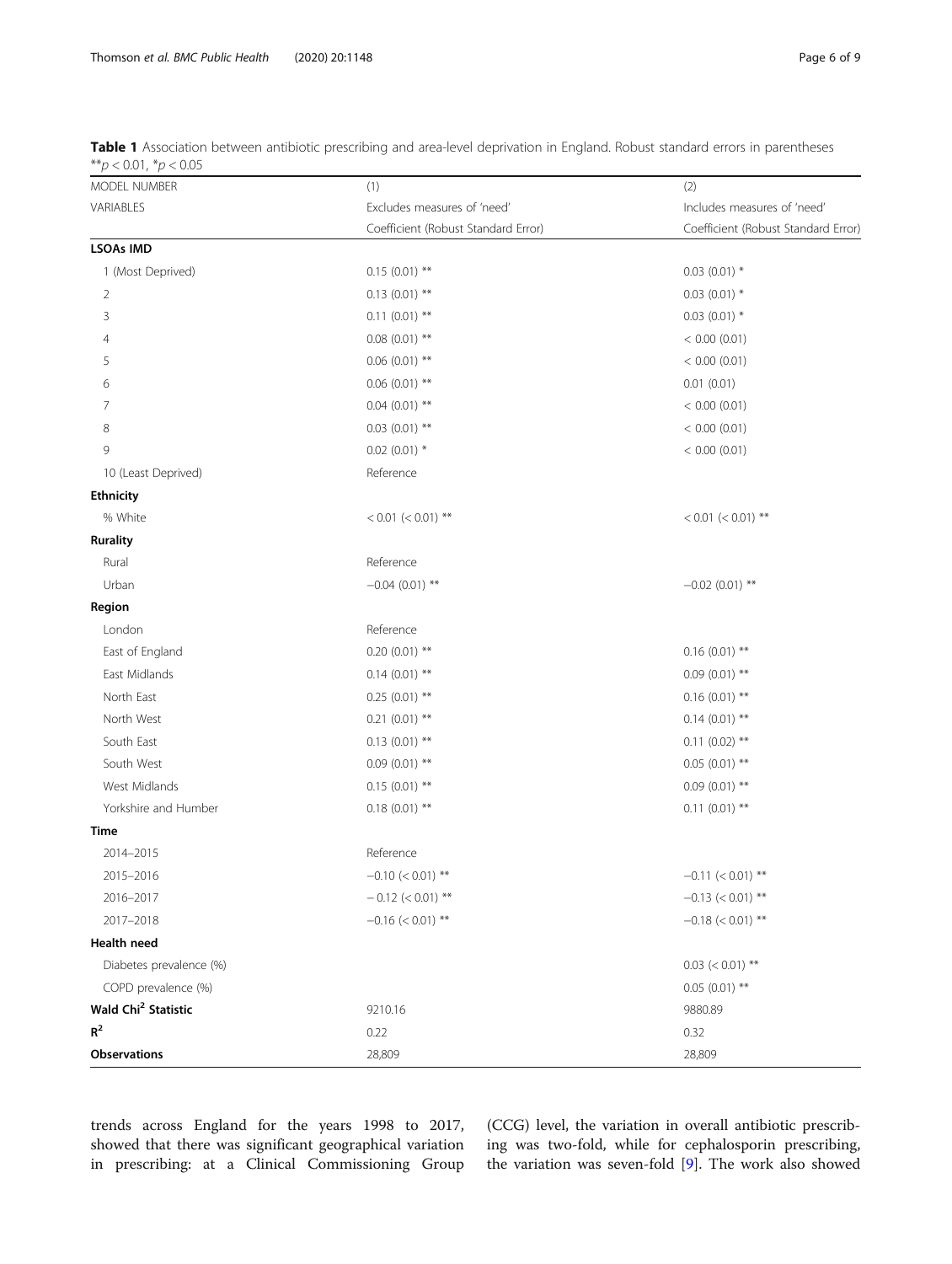that higher prescribing trends were associated with a greater GP practice size, the proportion of patients greater than 65 years, or less than 18 years, ruralness and deprivation [\[9](#page-7-0)]. Similarly, Covvey and colleagues evaluated antibiotic prescribing trends in Scotland, and concluded that higher rates of antibiotic prescribing were found in areas of higher deprivation, as measured according to the Scottish Index of Multiple Deprivation (SIMD) [[26](#page-8-0)]. This study also assessed antibiotic prescribing by antibiotic class stratified by SIMD quintile: the authors showed that the prescribing of quinolones, cephalosporins and other beta-lactams, was generally higher in more deprived areas. Although this study did not look at the proportions of broad-spectrum antibiotic prescribing as we did, this result seems to be in contrast to our findings, where we show the proportion of GP surgeries prescribing broad-spectrum antibiotics is higher in more affluent areas.

Another study by Mölter and colleagues, who analysed antibiotic prescribing by GP practice in England, identified spatial clusters of high and low spots of prescribing (so-called 'hot' and 'cold' spots) [\[27](#page-8-0)]. The work showed that the distribution of antibiotic prescribing was heterogeneous, with the majority of the hot spots located in the North of England. Our results confirm this as we found that, when controlling for demographic, and health need variables, highest levels of prescribing were found in the North East, and East of England; lowest levels of antibiotic prescribing were consistently found in London. Overall, our study builds on previous research, and shows that even after using a proxy indicator to control for health need, there is evidence of significant inequalities for those in the bottom three deciles compared to those living in the least deprived decile.

Given the emphasis and strategic importance – at both a national and international level – of developing and implementing antibiotic stewardship polices, our findings are timely and potentially have important implications for policymakers. The national strategy of reducing the use of antibiotics appears to be working, given that our data shows a reduction in antibiotic items per STAR-PU each year. This is in line with other work that also shows a similar reduction in antibiotic prescribing [[28\]](#page-8-0). However, current prescribing targets only account for age and sex of the population served. For example, men aged 75 years and above are weighted as 1.0, while men aged between 35 and 44 years are weighted as 0.3; in contrast, women aged 75 years and above are weighted as 1.3, while women aged between 35 and 44 years are weighted as 0.6 [[29](#page-8-0)]. The weighting does not consider any measure of area-level deprivation or related-health need. Our results suggest that it would be prudent for any future antibiotic prescribing targets to acknowledge that GP surgeries located in the most

deprived communities are likely to have a higher health need in terms of antibiotic use, and account for this in their targets. Local antimicrobial stewardship approaches should also be considered at an area level to account for specific pressures and needs. In addition, any future revision of the prescribing measure items per STAR-PU should also consider incorporating a measure of deprivation into their weighting. This finding was also echoed by Pouwels and colleagues [[7\]](#page-7-0), who suggest it would be advantageous to avoid the same prescribing targets for all GP practices, or it would be important to develop alternative approaches that encompass additional predictors of antibiotic prescribing. This is similar to the way in which NHS funding allocation policy incorporates deprivation [[30\]](#page-8-0).

## Strengths and limitations

We believe our modelling results are robust; the residuals are normally distributed, and the VIF ratio is low (2.07) therefore homoscedasticity and multicollineararity are not considered problematic. However, we do acknowledge there are a number of limitations to our work. Firstly, we only assessed the amount of antibiotic prescribing according to items per STAR-PU; we did not consider the appropriateness of prescribing, nor did we consider the patient characteristics for whom the antibiotics were prescribed. It is possible, therefore, that the higher antibiotic prescribing observed in the most deprived areas were prescribed either unnecessarily or inappropriately. Indeed, Smith and colleagues showed that in an English primary care setting, most antibiotics are prescribed for conditions that only sometimes required antibiotics, which was dependent on patient specific indicators (e.g. co-morbidity) [\[31](#page-8-0)]. Our study does not account for this. It would be prudent, therefore, for future work to assess the appropriateness of antibiotic prescribing for GPs located in deprived areas. Our data was obtained free of charge from the NHS Business Service Authority at the GP practice level; data at the patient – or individual prescriber level – was not available through this route. Collecting patient-level data, and making it freely available for research or system improvement purposes without expensive subscriptions would be advantageous as it would allow the assessment of prescribing appropriateness. A further limitation of our work is in relation to how we adjusted for health need: in our linear regression model, we only used COPD and diabetes prevalence as proxies for a health need measure. In addition to COPD and diabetes prevalence, there are other reasons that may contribute to increased susceptibility of developing a bacterial infection, including poor living conditions [[32](#page-8-0)], reduced vaccination uptake [\[33](#page-8-0)], poor nutrition [\[34\]](#page-8-0), and higher incidence of smoking [[35\]](#page-8-0). Frailty may also be associated with increased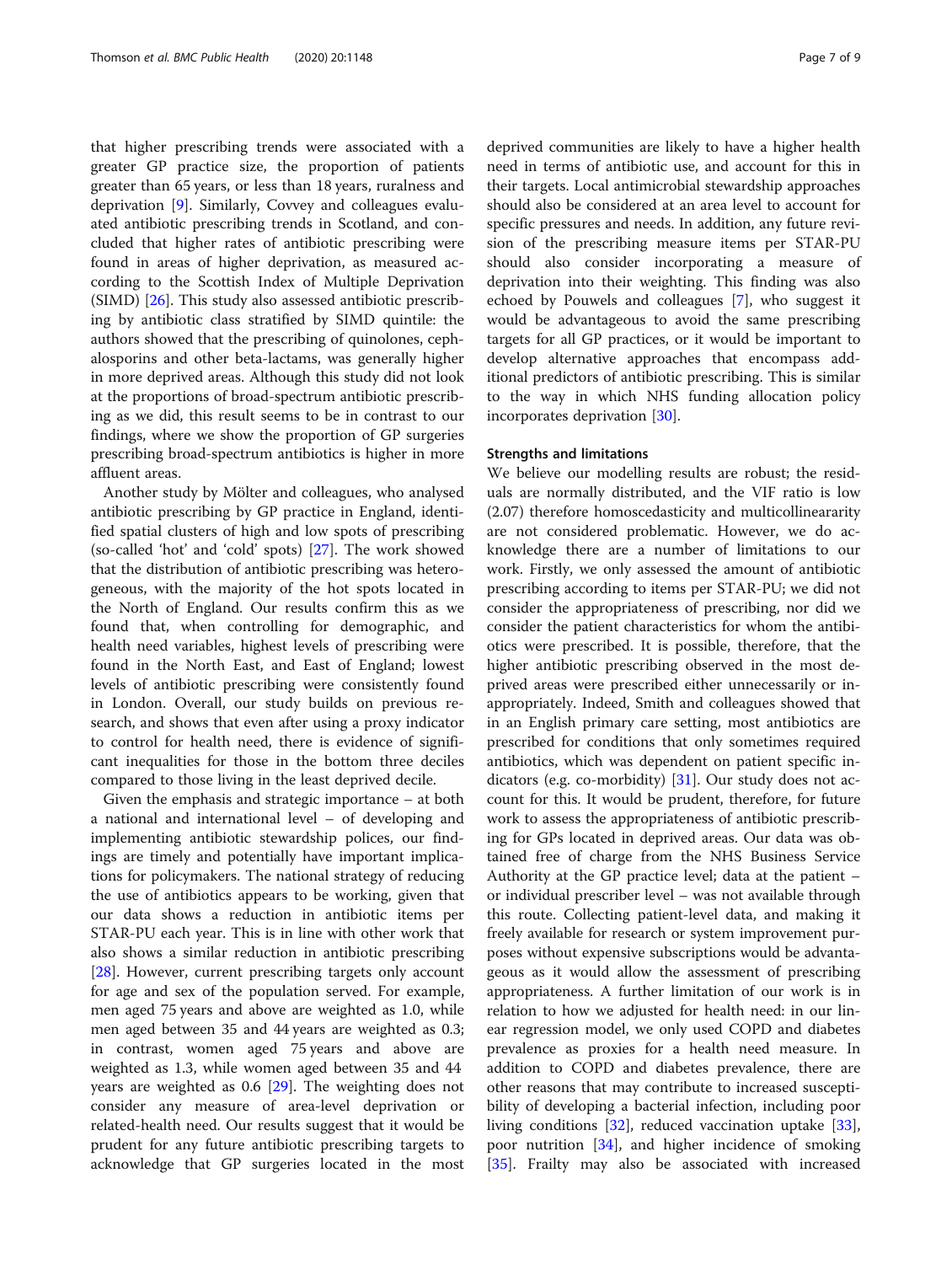<span id="page-7-0"></span>antibiotic prescribing, which could have been accounted for using the eFrailty index [[36\]](#page-8-0). These additional factors were not accounted for in our analysis. In addition, we also only analysed 4 years of data as prior to this, there were changes in the methodology of recording of prescribing data, making it challenging to investigate longer-term trends in antibiotic prescribing using our data sources. Furthermore, our study was ecological in design: thus, we acknowledge that relationships that apply at an area-level do not necessarily apply at an individual level – such an assumption would be committing the ecological fallacy. As such, there is no measure to link antibiotics prescribed at a GP level with patients who receive those antibiotics at an individual level.

## Conclusion

Despite a reduction over time in antibiotic prescribing, there is still significant variation by area-level deprivation and English region in prescribing levels. Our analysis demonstrated higher overall antibiotic prescribing in more deprived areas, although the proportion of GP surgeries prescribing broad spectrum antibiotics was higher in more affluent areas. Health need is an important consideration in antibiotic prescribing, but it did not explain all of the variation. Future antibiotic prescribing targets should account for local factors, including deprivation, to ensure GP practices located in the most deprived communities are not inappropriately penalised.

#### Supplementary information

Supplementary information accompanies this paper at [https://doi.org/10.](https://doi.org/10.1186/s12889-020-09227-x) [1186/s12889-020-09227-x.](https://doi.org/10.1186/s12889-020-09227-x)

Additional file 1: Supplementary Figure 1. Histogram of antibiotic STAR-PU before (A) and after (B) trimming top and bottom 1% of data. Additional file 2: Supplementary Figure2. GP practice concentration by IMD decile.

#### Abbreviations

COPD: Chronic Obstructive Pulmonary Disease; CCG: Clinical Commissioning Group; GP: General Practitioner; IMD: Index of Multiple Deprivation; LSOA: Lower Layer Super Output Area; NHSBSA: NHS Business Services Authority; SIMD: Scottish Index of Multiple Deprivation; STAR-PU: Specific Therapeutic Group Age-sex weightings Related Prescribing Units; VIF: Variance of inflation; WHO: World Health Organisation

#### Acknowledgements

None to declare.

#### Authors' contributions

AT designed the study, with input from RB from a policy perspective. AT supervised all stages of the research, and led the drafting of the manuscript with input from all authors. KT cleaned the data, conducted preliminary analyses with advice and guidance from TR and HB. CB assisted with interpretation of study results and drafting of the manuscript. All authors read and approved the final manuscript.

#### Funding

This work was supported by Fuse (UKCRC Centre for Translational Research in Public Health) (MRC grant ref. no. MR/K02325X/1) and ARC North East and North Cumbria (grant reference NIHR200173). Funding for Fuse comes from the British Heart Foundation, Cancer Research UK, Economic and Social Research Council, Medical Research Council, and the National Institute for Health Research, under the auspices of the UK Clinical Research Collaboration. ARC North East and North Cumbria is funded by the National Institute for Health Research. The views expressed in this publication are those of the author(s) and not necessarily those of the funders. The funders had no role in study design, data collection and analysis, decision to publish, or preparation of the manuscript.

#### Availability of data and materials

The data analysed in this study were obtained from the NHS Business Services Authority ePACT2 system. Under our data use agreement, we are unable to share the data, although they may be obtained through request to the NHS Business Services Authority.

#### Ethics approval and consent to participate

This study was assessed as low risk by the Ethics Sub-committee in the Faculty of Medical Sciences, Newcastle University, given it used secondary anonymized area level data whereby it was not possible to identify patients. In view of this, the ethics Sub-committee in the Faculty of Medical Sciences granted ethical approval of the project without the need for a full ethical review (ref 4079/2020).

#### Consent for publication

Not applicable.

#### Competing interests

None to declare.

#### Author details

<sup>1</sup> Population Heath Sciences Institute, Faculty of Medical Sciences, Newcastle University, Newcastle upon Tyne, UK. <sup>2</sup>Fuse - the UKCRC Centre for Translational Research in Public Health, Newcastle upon Tyne, UK. <sup>3</sup>NHS County Durham Clinical Commissioning Group, Durham, UK. <sup>4</sup>School of Pharmacy, Faculty of Medical Sciences, Newcastle University, Newcastle upon Tyne NE2 4AX, UK.

## Received: 13 December 2019 Accepted: 8 July 2020 Published online: 03 August 2020

#### References

- 1. World Health Organisation. Antimicrobial resistance: a threat to global health security. 2005. Available from: [http://apps.who.int/iris/handle/10665/2](http://apps.who.int/iris/handle/10665/20247) [0247](http://apps.who.int/iris/handle/10665/20247) [accessed 9th June, 2020].
- 2. Anderson R, Groundwater P, Todd A, Worsley A. Antibacterial agents: chemistry, mode of action, mechanisms of resistance and clinical applications. Wiley Blackwell: New Jersey; 2012.
- 3. MacDougall C, Polk RE. Antimicrobial stewardship programs in health care systems. Clin Microbiol Rev. 2005;18(4):638–56.
- 4. Department of Health and Social Care. UK 5 Year Antimicrobial Resistance Strategy 2013 to 2018. London: Department of Health and Social Care; 2013. Available from: [https://www.gov.uk/government/publications/uk-5](https://www.gov.uk/government/publications/uk-5-year-antimicrobial-resistance-strategy-2013-to-2018) [year-antimicrobial-resistance-strategy-2013-to-2018](https://www.gov.uk/government/publications/uk-5-year-antimicrobial-resistance-strategy-2013-to-2018) [accessed 9th June, 2020].
- 5. Department of Health Media Centre. UK leading the global fight against drug resistant bugs. 2016. Available from: [https://healthmedia.blog.gov.uk/2](https://healthmedia.blog.gov.uk/2016/05/27/amr/) [016/05/27/amr/](https://healthmedia.blog.gov.uk/2016/05/27/amr/) [accessed 9th June, 2020].
- 6. Dolk FCK, Pouwels KB, Smith DRM, Robotham JV, Smieszek T. Antibiotics in primary care in England: which antibiotics are prescribed and for which conditions? J Antimicrob Chemother. 2018;73(suppl\_2):ii2–ii10.
- 7. Pouwels KB, Dolk FCK, Smith DRM, Smieszek T, Robotham JV. Explaining variation in antibiotic prescribing between general practices in the UK. J Antimicrob Chemother. 2018;73(suppl\_2):ii27–35.
- 8. Steinke DT, Bain DJ, MacDonald TM, Davey PG. Practice factors that influence antibiotic prescribing in general practice in Tayside. J Antimicrob Chemother. 2000;46(3):509–12.
- 9. Curtis HJ, Walker AJ, Mahtani KR, Goldacre B. Time trends and geographical variation in prescribing of antibiotics in England 1998–2017. J Antimicrob Chemother. 2019;74(1):242–50.